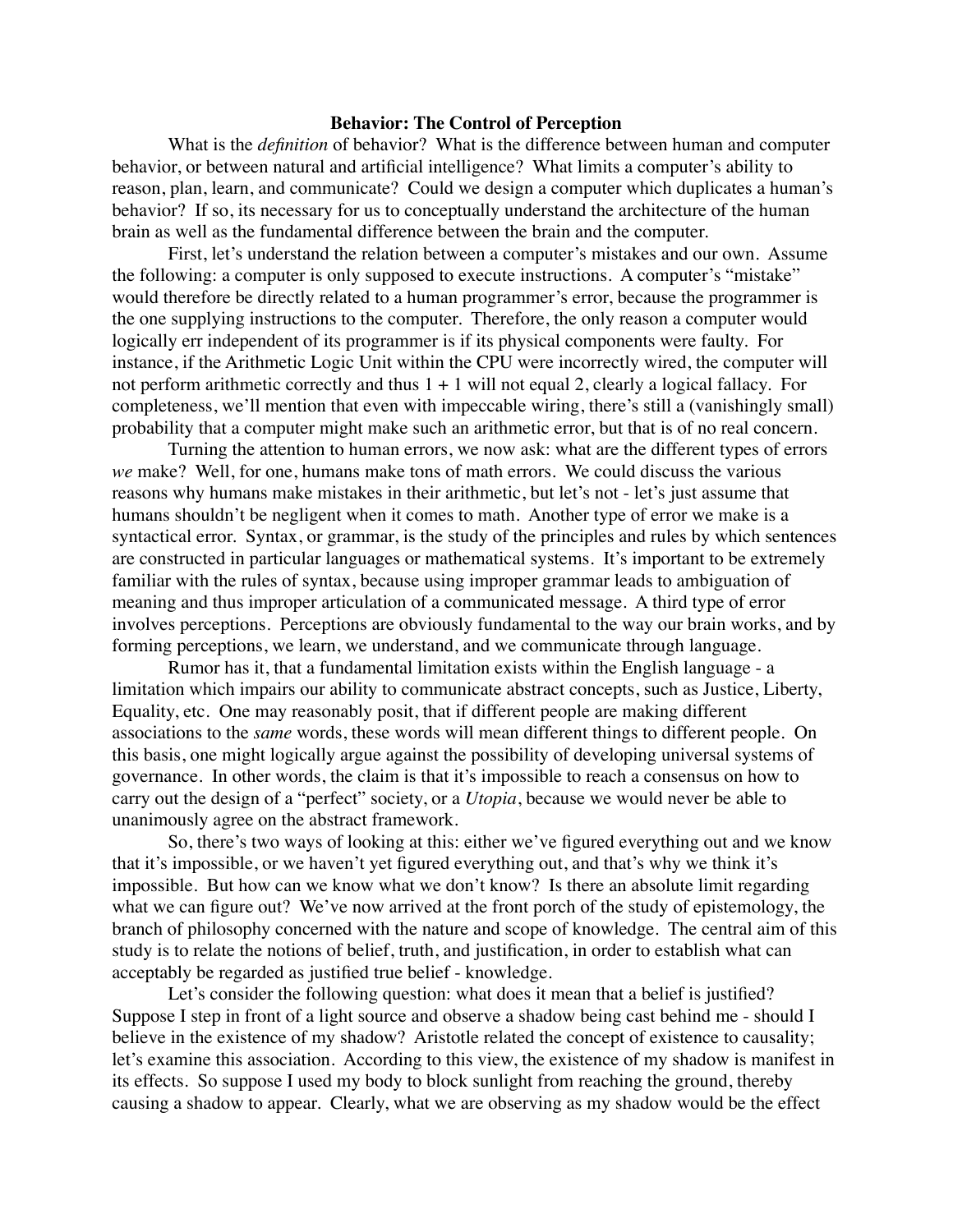of my body's positioning, rather than vice versa. What may perhaps be inferred, then, is that it's more accurate to speak of an effect dependent on the position of my body, versus an effect dependent on the appearance of my shadow; though I perceive my shadow, its appearance alone should not be considered as existence. If Niels Bohr were present, he'd say: "How wonderful that we've met with a paradox; now, we have hope of making some progress". Considering that paradoxes make good riddles, see if you can answer these important questions: What is it which *can* be perceived to exist, yet should *not* be observed? Alternatively, What is it which *cannot* be perceived, yet whose existence *must* be observed? I have no clue whatsoever.

Anyways, supposing that knowledge is justified belief, the next thing to consider is the question: what is knowledge used for? Knowledge is used for responding. What connection does knowledge have with intelligence? In many AI textbooks, intelligent agents are considered to take actions which maximize their chances of success. Intelligence would therefore be related to knowledge of an "appropriately successful" response. We should like to know then, what determines the appropriateness or successfulness of a response? Logically, success depends on the relation of past and future events. Considering that knowledge of cause and effect is the key to understanding this relation, perhaps intelligence may be understood as knowledge of causality.

Causality is the relation between an event (the cause) and a second event (the effect), where the second event is understood as a consequence of the first. So, imagine we're observing some behavior or phenomenon and trying to explain it's occurrence by pointing to causes. The scientific strategy is to falsify hypotheses which are being tested under controlled environmental conditions. Now if we're trying to establish the causes of some phenomenon via the scientific method, we should do well to notice that we're implicitly controlling the phenomenon's occurrence (i.e. because we're trying to cause it on purpose). Intelligence, knowledge, and causality can therefore be seen as related through the concept of control, where control is defined as the power to influence or direct the course of future events.

Behold a thermostat. A thermostat is used to maintain the temperature of a room by stabilizing it at a reference value or set point. We may therefore surmise that the purpose of its behavior is to control the temperature; but how would we differentiate between the *purpose* and the *cause* of its behavior? The definition of a 'cause' is:

- (1) a person or thing that gives rise to an action, phenomenon, or condition;
- (2) a principle, aim, or movement that one is prepared to defend or advocate.

In contrast, a 'purpose' is defined as:

- (1) the reason for which something is done or created or for which something exists.
- (2) one's intention or objective.

Now, it seems to me that the difference between a cause and a purpose is not quite clear in fact, the two definitions are arguably identical. Upon critical examination of the definition of a 'purpose', one might further argue that the first entry is a bit vague.

Perhaps an example will help us understand the ambiguity. Suppose you order someone to do something: you say, "drop to the floor". He responds, "give me a reason". Now, assuming you aren't going to simply respond, "because I said so", how would you explain the reason why? A 'reason' is defined as:

- (1) a **cause**, grounds, basis, rationale;
- (2) a **purpose,** motive, motivation, point, aim, objective, intention, goal;
- (3) an **explanation**, justification, argument, defense, vindication, excuse, pretext.

Clearly, the choice of reason might involve a cause, a purpose, or an explanation of both.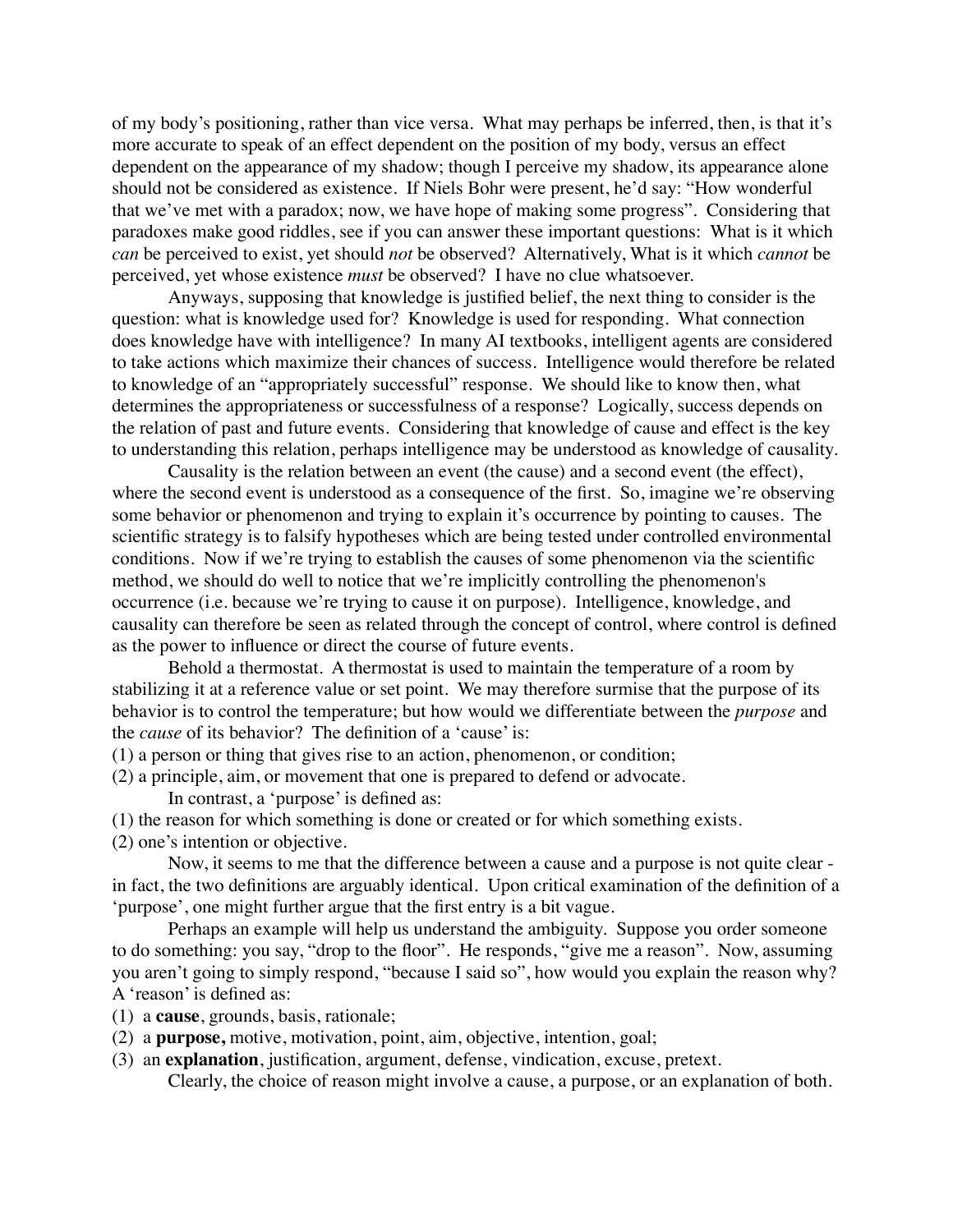So, what is the reason an apple falls from a tree? To give a mathematical explanation of its behavior, we would invoke the laws of physics: we say, the gravitational potential energy of the apple is minimized as it falls, thus providing an understandable reason for the apple to fall.

But instead of passively waiting for an apple to gravitate, suppose you *commanded* the apple to fall. If the apple, for some reason or another, obeyed your command and fell, would the sight of the falling apple immediately make you happy? or would you wonder: why did the apple not question my order? If, instead, the apple steadfastly refused to obey your instruction without provision of a reason, perhaps you'd pugnaciously retort, "How *dare* you question my order, apple?! Off with your skin!!" Supposing that coercion was not an option, however, would you need to reason and argue with the apple until it believed a certain truth value, at which point you could only hope that it would logically fall of its own accord? If so, what reason would you provide? Mathematically, we know the apple seeks equilibrium. Maybe, you could try to explain to the apple that equilibrium is not on the branch. But, then again, maybe the apple would insist on hanging because it perceives a different equilibrium position.

In reality, of course, an apple doesn't perceive anything - it doesn't hear arguments, nor does it respond to commands - it just feels forces. But let's imagine we're talking about a *special* apple, which, in addition to feeling the forces upon it, also harbored its own intention. If we needed to figure out the intention of this apple, how could we do it? First, suppose that the apple did not actually have an intention. Since this apple has no intention, if it were to fall, there would be no purpose to its behavior. Even if we observed that when it fell, it knocked over a stack of dominoes, which in turn flipped a switch, which turned on a computer, there would still be no purpose to its behavior. Now, whoever put the dominoes there must have known the apple would be arriving. We could ask: who is this man, and what does he want? But, before concerning ourselves with the wants and desires of men, let's first guess the intentions of apples.

So assuming an apple has a certain intention in mind, how could we ascertain its intention? Consider, how would the apple respond if our actions were to negatively interfere with what it intended? Imagine an apple, at rest, intending to remain stationary. We push it and it starts sliding across the floor. Now, if the apple does *not* intend to remain stationary, we should expect it to keep sliding until friction eventually halts it motion. But, if the apple *does* intend to remain still, we might expect that it would bring itself to rest independently of friction. Of course, apples don't usually do this sort of thing - i.e. they don't behave intentionally. This raises the following question: if someone or something is doing something intentionally, then what's 'causing' their behavior? Clearly, their behavior stems from some desire to achieve an intention.

Let's take a moment to ponder, then, how intentions might originate. To address this question, let's return consideration to our old friend, the thermostat. So, the purpose of the thermostat's behavior is to control the temperature. *Why?* Because the thermostat maintains the temperature at a reference value. *How?* Inside the thermostat is a mechanism which exists at equilibrium only when the temperature is at a reference value, such that if the temperature were *not* at this reference value, then the mechanism would generate a response which brings the temperature back to this value. Thus it makes sense to say that the purpose of the thermostat's behavior is to control the temperature. *But what causes the thermostat to do so?*

Imagine a thermostat in a room, with the room temperature matching its reference value. When the temperature falls, an electronic circuit generates the thermostat's response. How might the behavior of charged particles moving through an electronic circuit be correlated to the purpose of the thermostat's behavior? To aid us in this inquiry, let's imagine an epic dialogue between two different types of controllers: one is a thermostat and the other is an autocrat.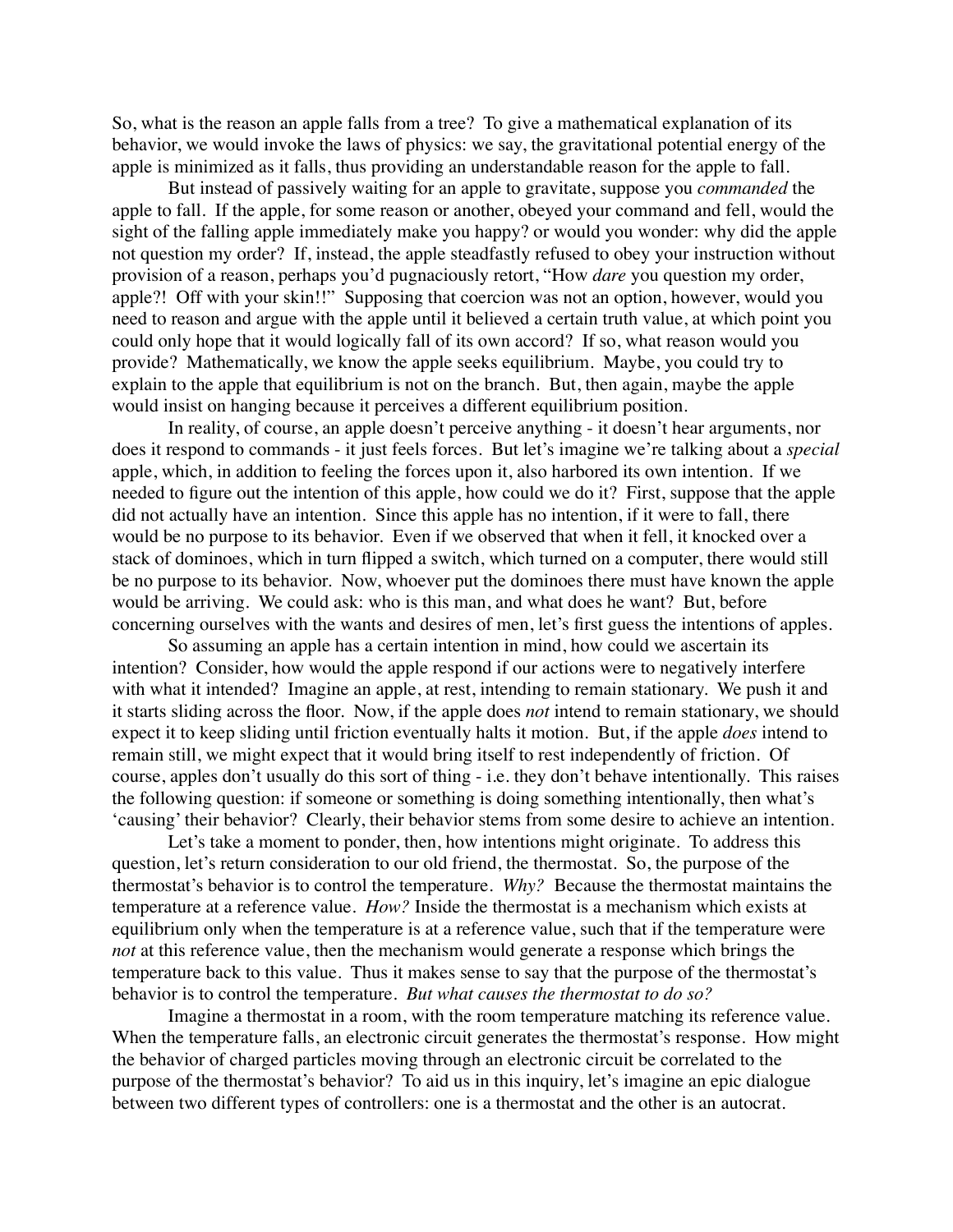## *Epic Dialogue*

**King:** Squire, are you aware of the purpose of your behavior? **Thermostat:** Indeed Sire, the purpose of my behavior is to control the temperature of the air. **King:** Very good. And, how do you go about doing so?

**Thermostat:** Um...well, the first thing I always do is measure the temperature value...



 ...and after I measure the temperature value, I compare this measured value to my reference value...



 ...and if the temperature is not what its supposed to be, I respond.



**King:** So, could you explain to me then, what causes your behavior?

**Thermostat:** Well, I know that my actions are being generated by signals composed of electrical currents, which are being generated by the displacement of electronic particles through a wire.



 I suppose the causes of my behavior, then, should be related to the causes of these particular electron-displacement currents.

- **King:** And if these electronic currents caused your actions, then would you also suppose that the temperature is controlled by the behavior of these electrons passing through your wires?
- **Thermostat:** Well I don't really see how *their* behavior could actually control the temperature, because these electrons are not really aware of the temperature value - at least not in the same sense that *I* am aware. I mean, if one can say that an electron is "aware" of anything, I suppose it is only aware of the forces that act on it, at the place where it is located at any instant.
- **King:** That's very interesting, Squire, because in many respects, the behavior of an electron is very similar to the behavior of an apple falling from a tree. You see, a falling apple is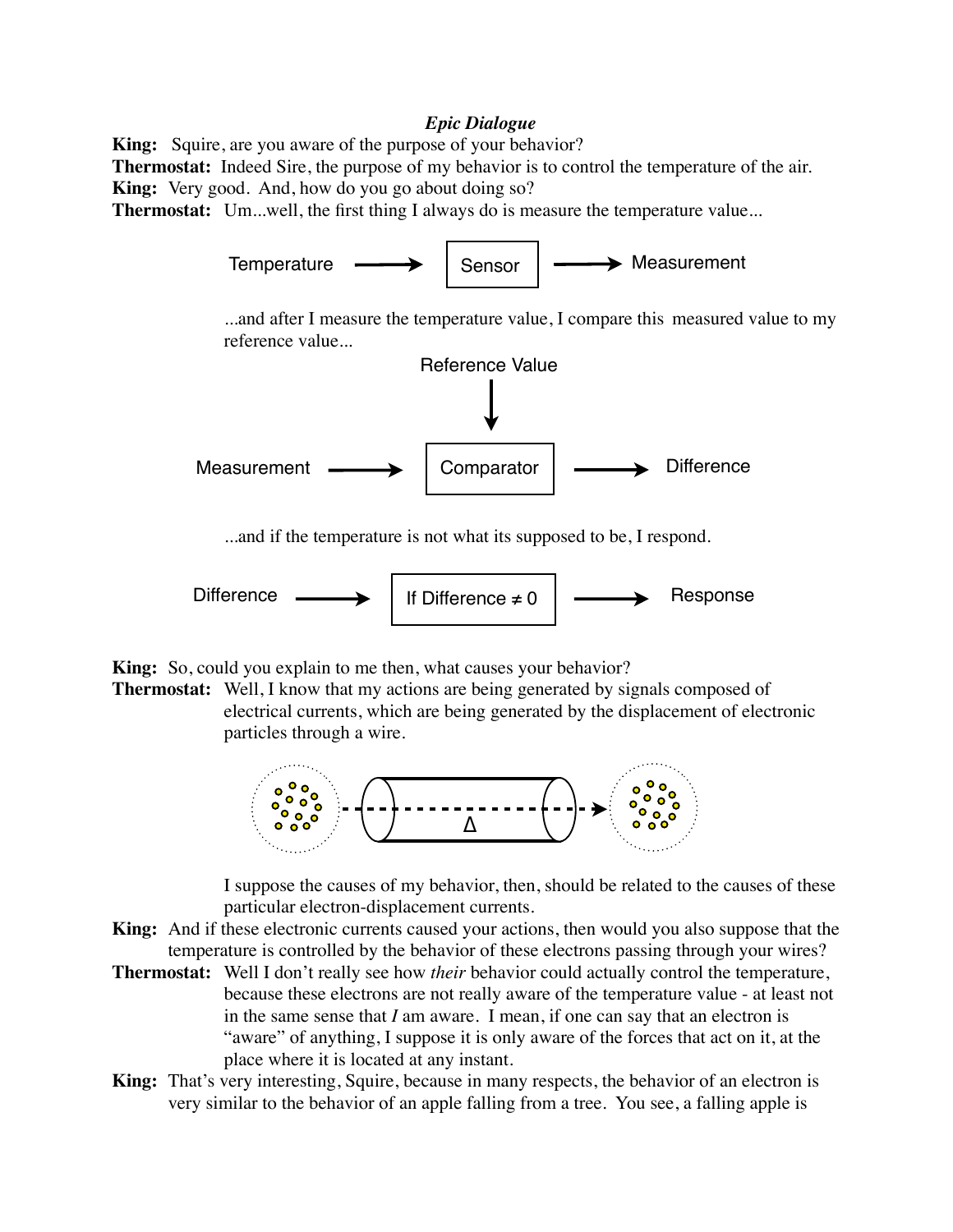also "aware" only of the forces in its immediate vicinity. For instance, it feels the force of the Earth's gravity.



And if gravity were the only force acting on the apple, then the force which the apple experiences will be a function of a single variable, *g*, which refers to the acceleration that the Earth imparts to the apple.



Generally, however, in addition to the gravitational force, a falling apple will also feel a force in the *opposite* direction of gravity, called the buoyant force.



This force, which is a result of the air pressure along the apple's path, is related to the motion of the apple falling through the air. Now, in case the air is initially motionless, the falling apple will cause the air in its path to move with a speed related to the speed of the falling apple itself - the faster the apple is falling, the greater the speed with which the air is made to move out of the space being occupied by the apple.

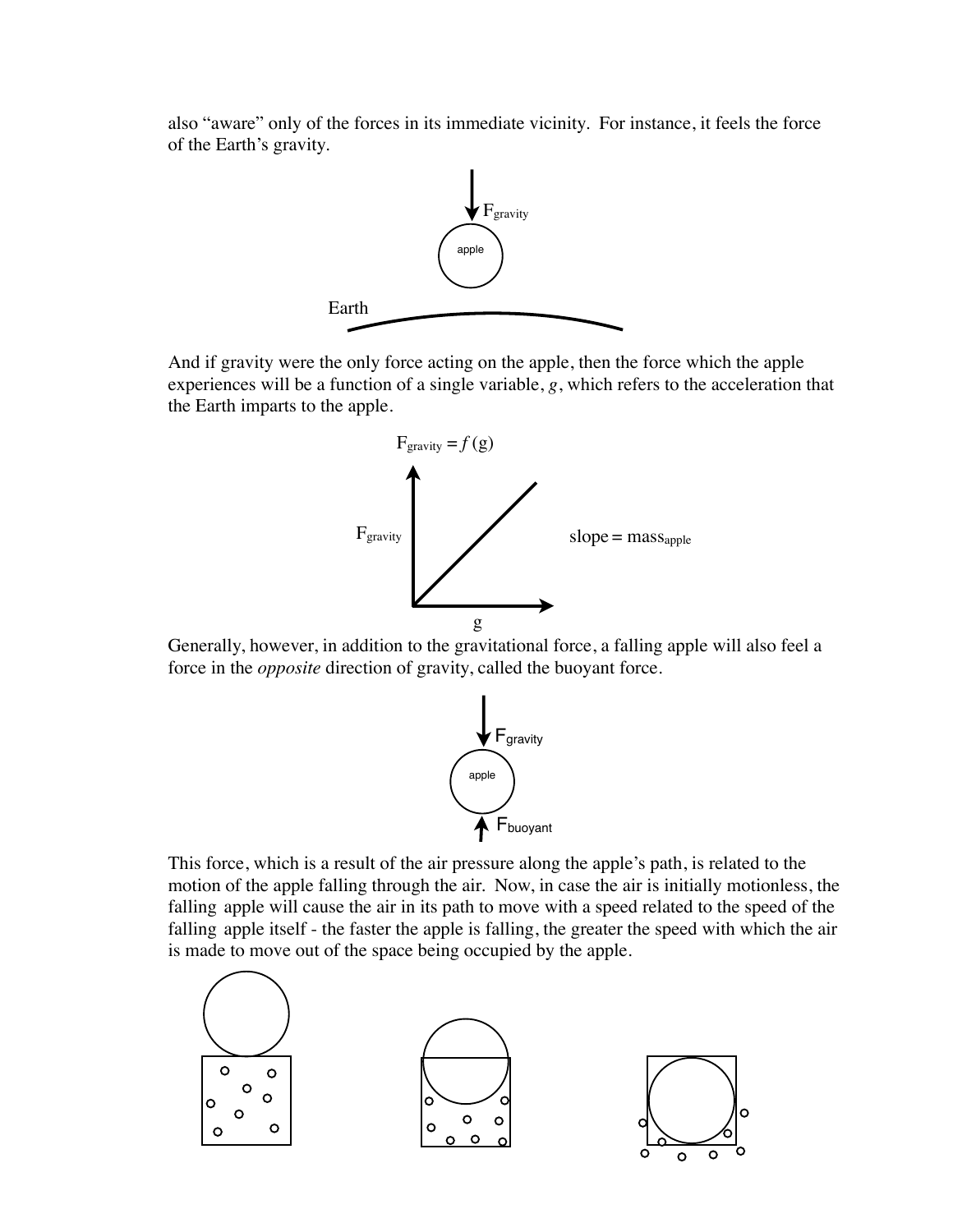So consider, if the motion of the apple through the air causes the motion of the air itself, and the motion of the air affects the pressure along the apple's path - which, in turn, influences the motion of the apple via the buoyant force - then the motion of the apple is automatically effecting a change to itself via the buoyant force. See, whenever there's a difference between gravity and buoyancy, this results in a net force on the apple.

$$
F_{net} = F_{gravity} - F_{buoyant}
$$

This causes the apple to accelerate with a magnitude inversely proportional to its mass.

$$
a_{apple} = F_{net} / m_{apple}
$$

This acceleration defines an immediate change in the apple's velocity, but also translates into an effect on the speed of the air moving immediately along the apple's path.

$$
a_{\rm apple} = \Delta\,{\rm v}_{\rm apple} \to \Delta\,{\rm speed}_{\rm air}
$$

This change of air speed causes the pressure being felt on the surface of the apple to change, which generates a different value of the buoyant force, and a different acceleration.



Accordingly, with the effect of the buoyant force causing a change in the motion of the apple, the effect of which is causing a change in the buoyant force itself, a complete description of this force requires us to incorporate a circular model of causality known as closed-loop feedback. Again, this need arises because the motion of the apple through the air generates a changing effect on its own motion. Are you following me so far, Squire?

**Thermostat:** Indubitably, Sire, I shall relate to you what you have described: the apple's motion causes the displacement of the air, generating the buoyant force; the feedback emerges because this force changes the apple's rate of motion, which causes a different amount of air displacement, generating a different amount of buoyant force, and therefore a different change to the apple's rate of motion; and the process thus repeats because a change in the buoyant force causes a change in the acceleration of the apple, and a change in the acceleration of the apple causes a change in the buoyant force.

**King:** Majestic Squire, you are a splendiferous hear-sayer, indeed!

- **Thermostat:** Bless you, my Liege, you have generously provided me with invaluable insight concerning the behavior of falling apples.
- **King:** Kindly think naught of it, good Squire. Now let us resume our analysis. Thus far, we have established that a falling apple experiences a continuously changing buoyant force, and is consequently subject to a continuously changing acceleration. So, we have defined two changing variables - acceleration and buoyancy - which are mathematically related through closed-loop feedback.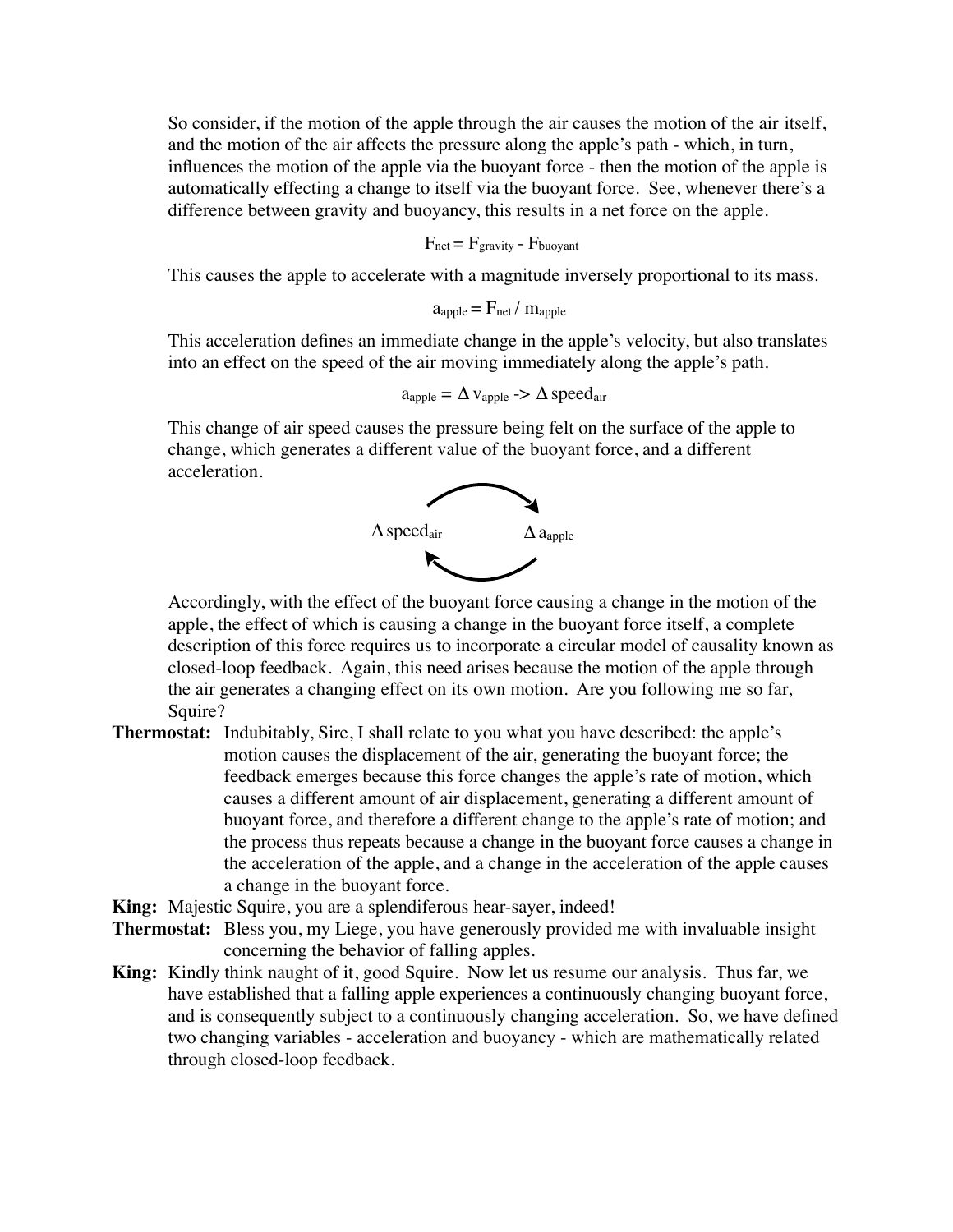

Logically, a change in either of these values will establish a self-propagating condition that persists until the buoyant force assumes the value of the gravitational force. Thus, as long as the force of gravity is greater than the buoyant force, the apple will continue to experience a changing acceleration and buoyancy.

$$
F_{net} \neq 0 \Rightarrow \Delta F_{buoyant} \neq 0 \Rightarrow \Delta F_{net} \neq 0 \Rightarrow \Delta a_{apple} \neq 0
$$

As soon as these two forces acting on the apple equilibrate, however, they will do so constantly - and the apple will no longer accelerate.

$$
F_{\text{net}} = 0 \rightarrow a_{\text{apple}} = 0 \rightarrow \Delta F_{\text{buoyant}} = 0 \rightarrow \Delta F_{\text{net}} = 0
$$

Now, since the acceleration of the apple equilibrates to zero, it follows that the changing buoyant force minimizes the changing acceleration of the apple. That is, the changing acceleration of the apple establishes a damping or *negative* feedback effect on itself via the changing buoyant force. But when we trace the chain of causalities in reverse, starting from a change in the apple's acceleration, we may derive the following relations:

the changing acceleration depends on the changing buoyant force

 $\Delta$  a<sub>apple</sub> =  $f$  ( $\Delta$  F<sub>buoyant</sub>) the changing buoyant force depends on the changing air pressure  $\Delta F_{\text{buoyant}} = f(\Delta P_{\text{air}})$ the changing air pressure depends on the changing speed of the air  $\Delta P_{\text{air}} = f(\Delta \text{ speed}_{\text{air}})$ the changing speed of the air depends on the changing velocity of the apple  $\Delta$  speed<sub>air</sub> =  $f(\Delta v_{\text{apple}})$ the changing velocity of the apple depends on its acceleration  $\Delta$  V<sub>apple</sub> =  $f$  (a<sub>apple</sub>)

We may thus see that, whereas the apple's changing velocity is a function of its acceleration, and the apple's *changing* acceleration is a function of the changing buoyant force, *there is no explicit function of the apple's changing acceleration*.

**Thermostat:** Sire, what an esoteric mention. What significance does this entail?

**King:** It signifies, Squire, that the value of the apple's changing acceleration does not immediately depend on the value of the changing buoyant force in the same manner as the value of the changing buoyant force immediately depends on the value of the apple's changing acceleration. In a sense, therefore, the changing acceleration can be understood as a side-effect of the changing buoyant force. Now tell me, Squire, perhaps you fancy a discussion of axiomatic set theory and the foundations of mathematics?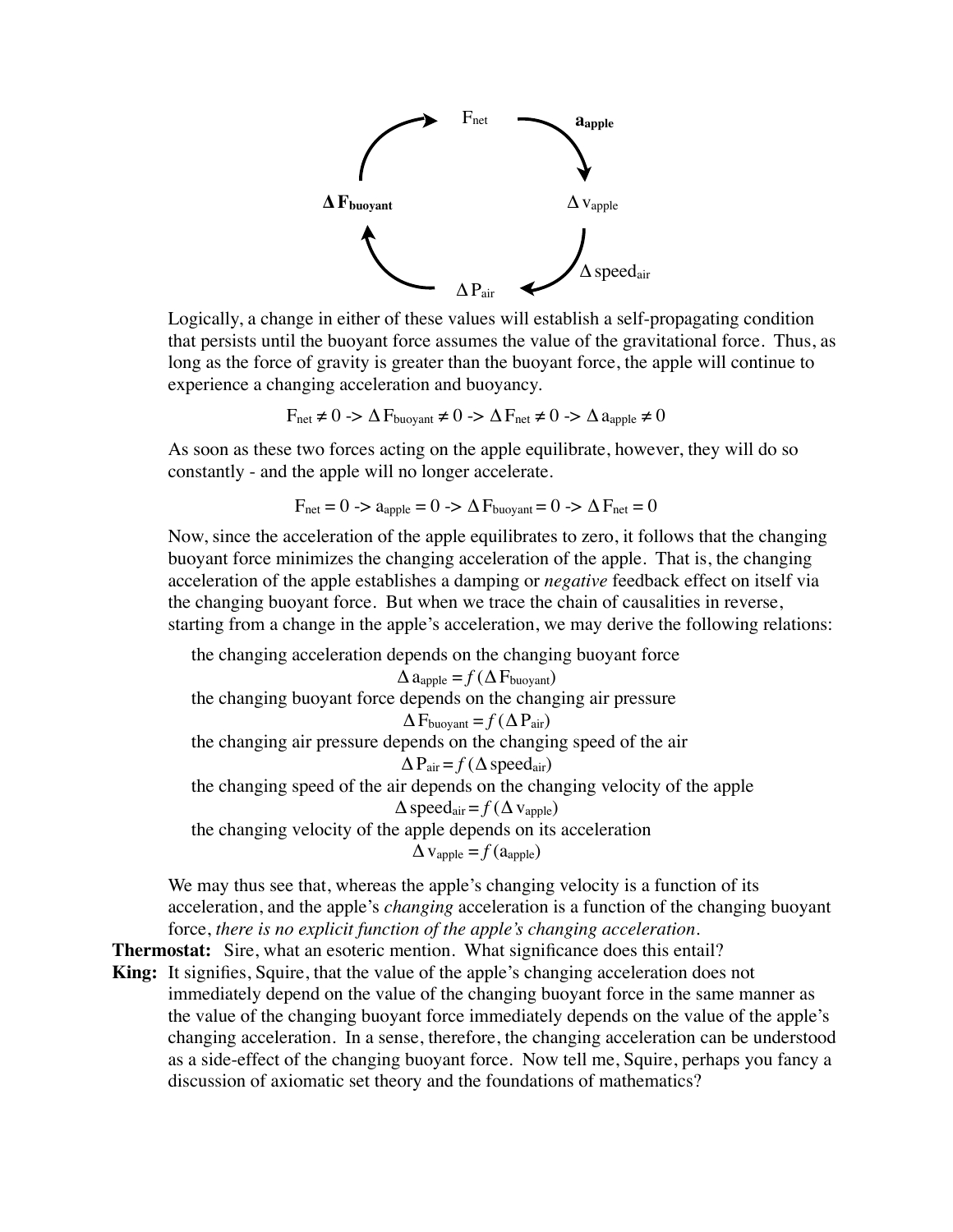**Thermostat:** Not really.

**King:** Very well then, we shall return our attention to the issue of the temperature.

**Thermostat:** I shall have no qualms.

**King:** Now, you say you are to control the temperature value, correct?

**Thermostat:** Yes.

**King:** So, if the temperature were to drop below your reference value, you would need to generate heat in order to raise the temperature to your reference value, correct?

**Thermostat:** Indeed.

**King:** It is known that heat may be generated by an electronic resistor connected across a voltage difference.



This voltage difference results from a difference of charge density across the two ends of a wire generating an imbalance of forces on the electron and causing it to move down the wire.



Now, the end result of the electron's behavior would simply be to balance this difference of charge - similar to the manner in which the apple balances the buoyant force against gravity.



But a complete treatment would involve a discussion of what is known as the Lorentz force, which is the effect of the accelerating electron's own electromagnetic field on its motion. However, these forces do not concern us right now. The main point we are concerned with here is to understand the distinction between the *cause* of the electron's behavior and the *purpose* of your behavior.

**Thermostat:** It seems you wish to distinguish, then, between behaviors which result from 'causes' and those which result from 'purposes'.

**King:** That is correct, Squire.

**Thermostat:** If I may, I would like to advance my humble opinion.

**King:** Please do so.

**Thermostat:** It seems to me, for reasons that are not yet completely understood, that perhaps the *only* thing which may properly be understood as a 'purpose' is something which would cause a particular perception, rather than something which would cause a particular response. In lieu of this consideration, however, I notice that it would be intuitively difficult for an observer to establish the purpose of a behavior, if only because the intended perception must be observed from the point of view of the behavior itself.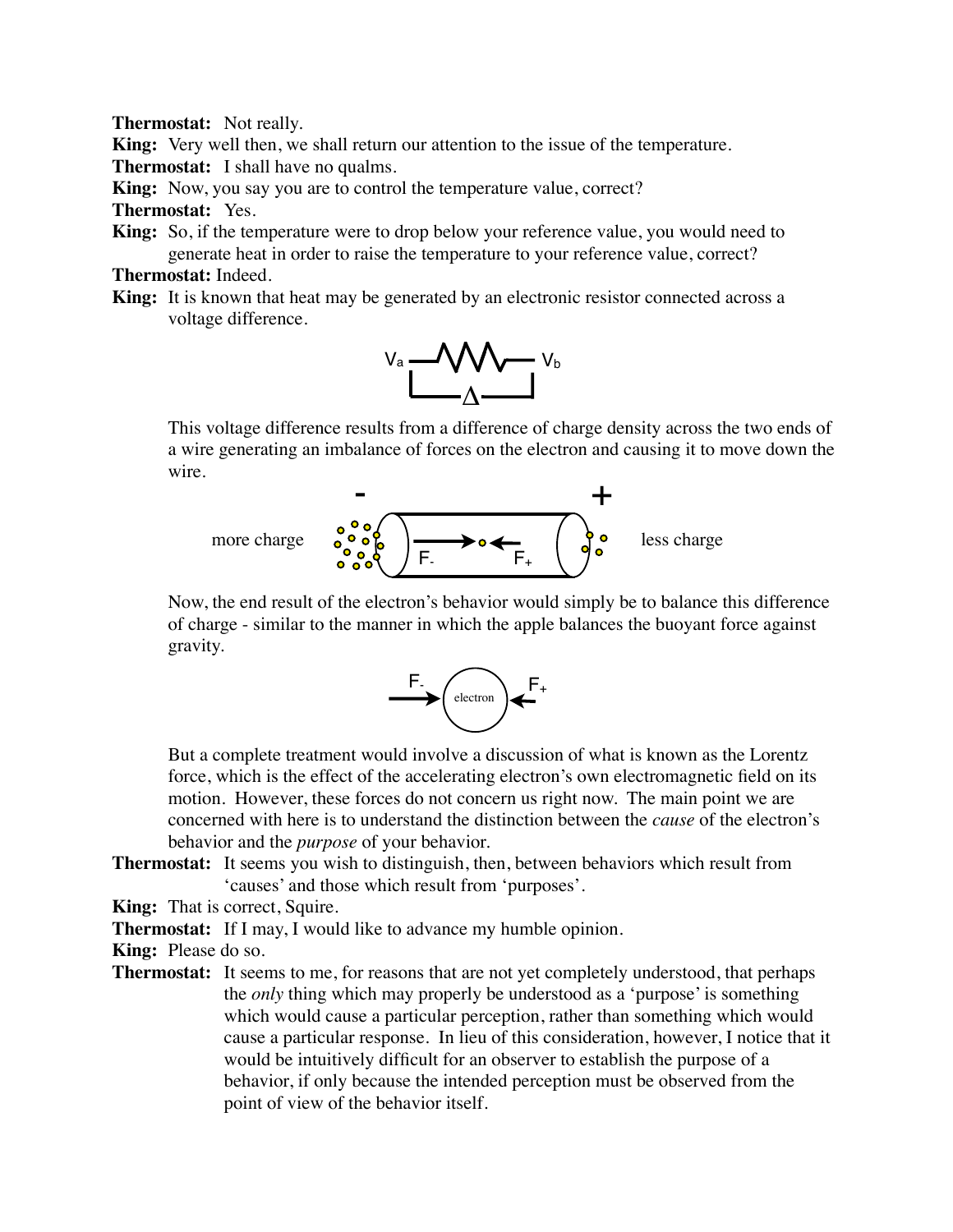**King:** That is interesting, Squire. Would you elaborate on your reasoning?

- **Thermostat:** Of course. So, imagine if a cold breeze were to cause a drop in the temperature and my response were to then occur. To an observer, I notice, it would appear that a temperature change was causing my response.
- **King:** Yes, it would look like this environmental variable was somehow directly related to your response.



**Thermostat:** Indeed, but this would merely be an illusion; the environment would only *appear*  to be causing my response. In reality, my response to the temperature would not be mechanistically caused by a measurement of its value.



 Rather, my response would have occurred only because the environmental temperature did not match my intended measurement.



 As such, my actions would be properly understood only if they were viewed as being caused by the changing state of a *difference* between my perception and my reference value. Now, the reason for this is not complicated. It's quite simply because my responses have an effect on the temperature value.



 And so, as a result of the influence of my own actions upon my perceptual state, we are forced to dismiss the impression that my actions are being entirely caused by an environmental process.

**King:** Hmm. So let me hear you straight: the cause of your response is the *difference* between the temperature and your reference value, which is being influenced simultaneously by the environment and by your response.



And since your response alters this difference, the cause of this response at any given moment is the result of a circular law of cause and effect. To state it forwardly, with the observable consequences of your actions directly affecting the perceptual variable being